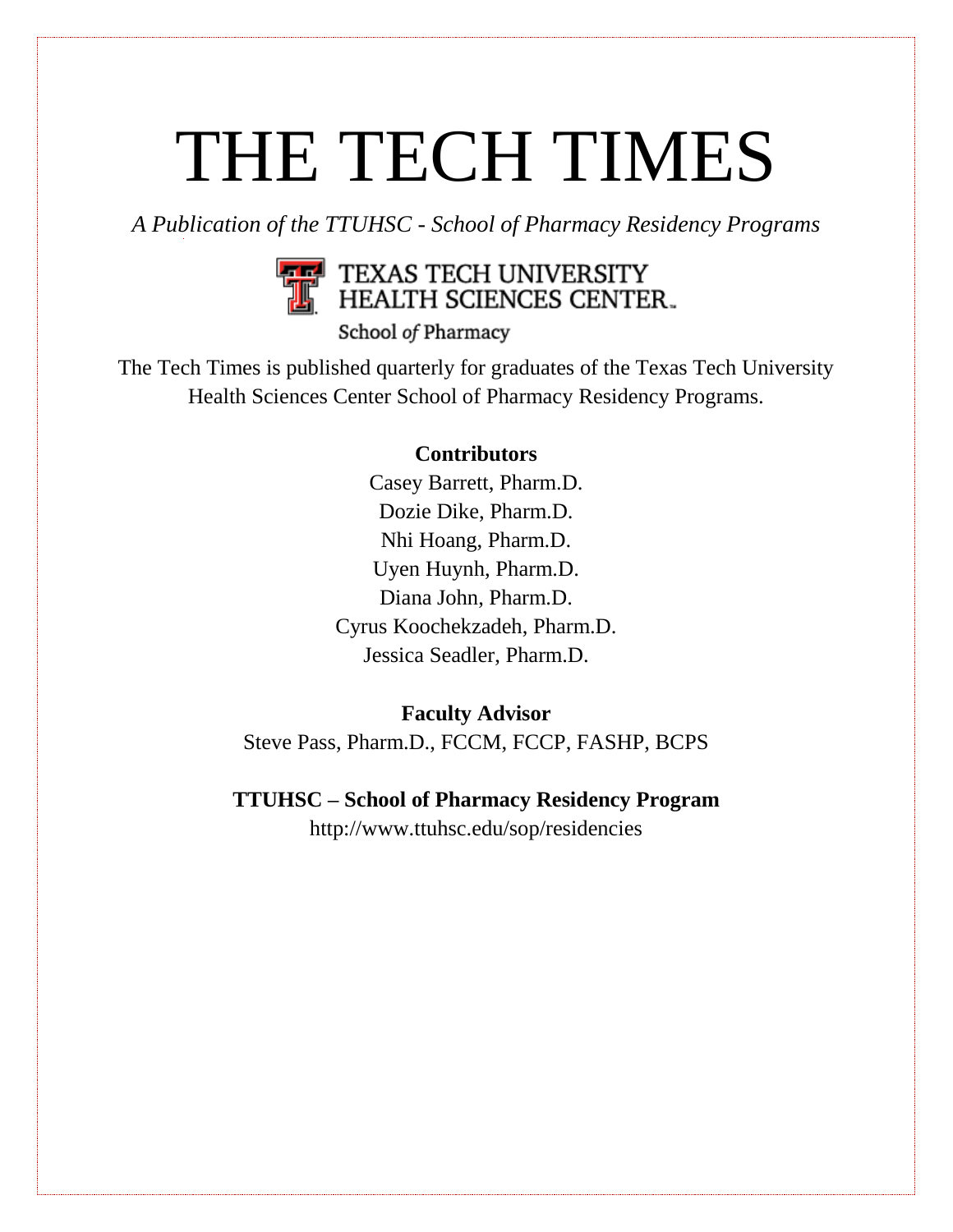# **TTUHSC - School of Pharmacy Residency Program**

The Graduate Pharmacy Education (Residency) Program at TTUHSC School of Pharmacy was established in 1997 and promotes excellence in patient care by providing education, development and advanced training to new practitioners. Residents support the School of Pharmacy mission by expanding faculty practice and scholarship activities; as assistant instructors, residents are also actively integrated into the education of Pharm.D. students, serving as clerkship preceptors, small-group facilitators and guest lecturers. The Residency Program offers diverse training opportunities through 18 unique pharmacy practice and specialty resident programs located in Abilene, Amarillo, Dallas-Fort Worth and Lubbock. Presently, 35 residents are enrolled in this program, including 22 PGY-1 residents and 13 PGY-2 residents. Since its formation, more than 320 residents have successfully completed residency training. Residents participate in a variety of learning opportunities, such as a longitudinal Clinician-Educator Teaching Certificate Program. Through this program, faculty members present monthly topics to residents related to teaching, followed by residents designing their own course syllabus and creating their own professional teaching portfolio with a personal teaching philosophy. We appreciate the time and effort of Dr. Winter Smith serving as the Vice Chair for Residency Programs through the beginning of our residency year in July. We all wish her well in her future endeavors. In her absence, we welcome Dr. Steven Pass back to the role of Vice Chair for Residency Programs and look forward to working with him for the remainder of the year!

# **Meet the Current Residents!**



# 2018-2019 PHARMACY RESIDENCY CLASS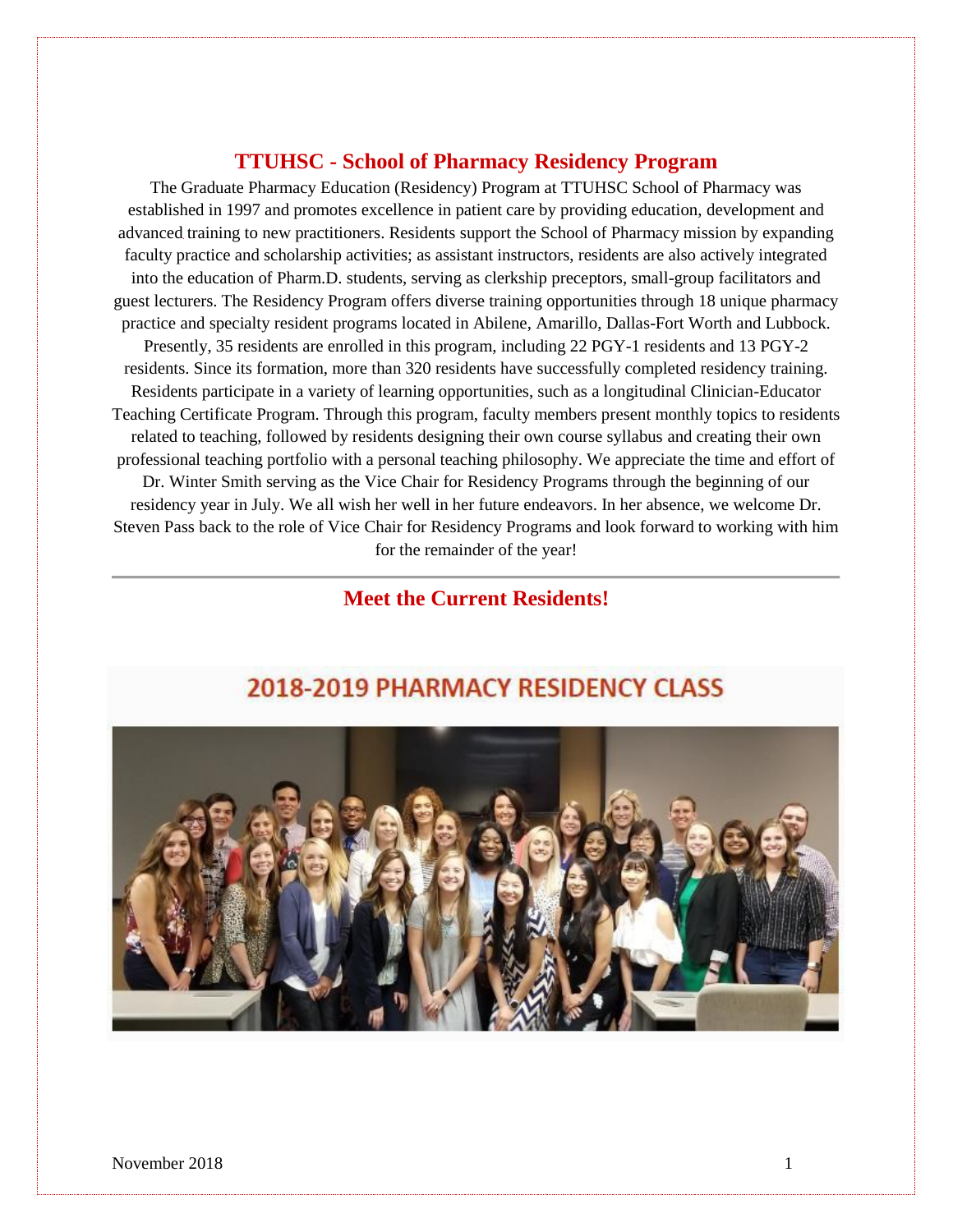

Uyen Huynh, Pharm.D. - PGY1 Pharmacy Resident [Uyen.Huynh@ttuhsc.edu](mailto:Uyen.Huynh@ttuhsc.edu)

Uyen Huynh is a PGY1 Pharmacy Resident at TTUHSC School of Pharmacy and Hendrick Medical Center in Abilene, Texas. Dr. Huynh completed her undergraduate studies at Lamar University and then earned her Doctor of Pharmacy at University of Houston College of Pharmacy in May 2018. Her practice interests include academia, infectious disease and ambulatory care. Current memberships include American Society of Health-System Pharmacists (ASHP), Rho Chi and Kappa Psi Pharmaceutical Fraternity. In her free time,

Dr. Huynh enjoys traveling with family and friends, editing videos, working out, hiking and watching Netflix.



Diana John, Pharm.D. - PGY1 Pharmacy Resident [Diana.John@ttuhsc.edu](mailto:Diana.John@ttuhsc.edu)

Diana John is a PGY1 Pharmacy Resident at Hendrick Medical Center and TTUHSC School of Pharmacy in Abilene, Texas. She received her Bachelor of Science in Biochemistry/Molecular Biology from Houston Baptist University. Dr. John completed her Doctor of Pharmacy degree at the University of Houston College of Pharmacy in 2018. Her practice interests include ambulatory care and infectious disease. During her free time, she enjoys baking, trying new restaurants and spending time with family and friends.



Tia Medeiros, Pharm.D. - PGY1 Pharmacy Resident [Tia.Medeiros@ttuhsc.edu](mailto:Tia.Medeiros@ttuhsc.edu)

Tia was born and raised on the Big Island in Hawai'i. She completed her prepharmacy curriculum at the University of Hawaii at Hilo before attending The Daniel K. Inouye College of Pharmacy at the University of Hawaii and graduating with a BA in Pharmacy Studies and Doctor of Pharmacy in May 2018. Some of Tia's professional interests include ambulatory care and chronic disease management. During her free time, Tia enjoys cooking and going to the beach.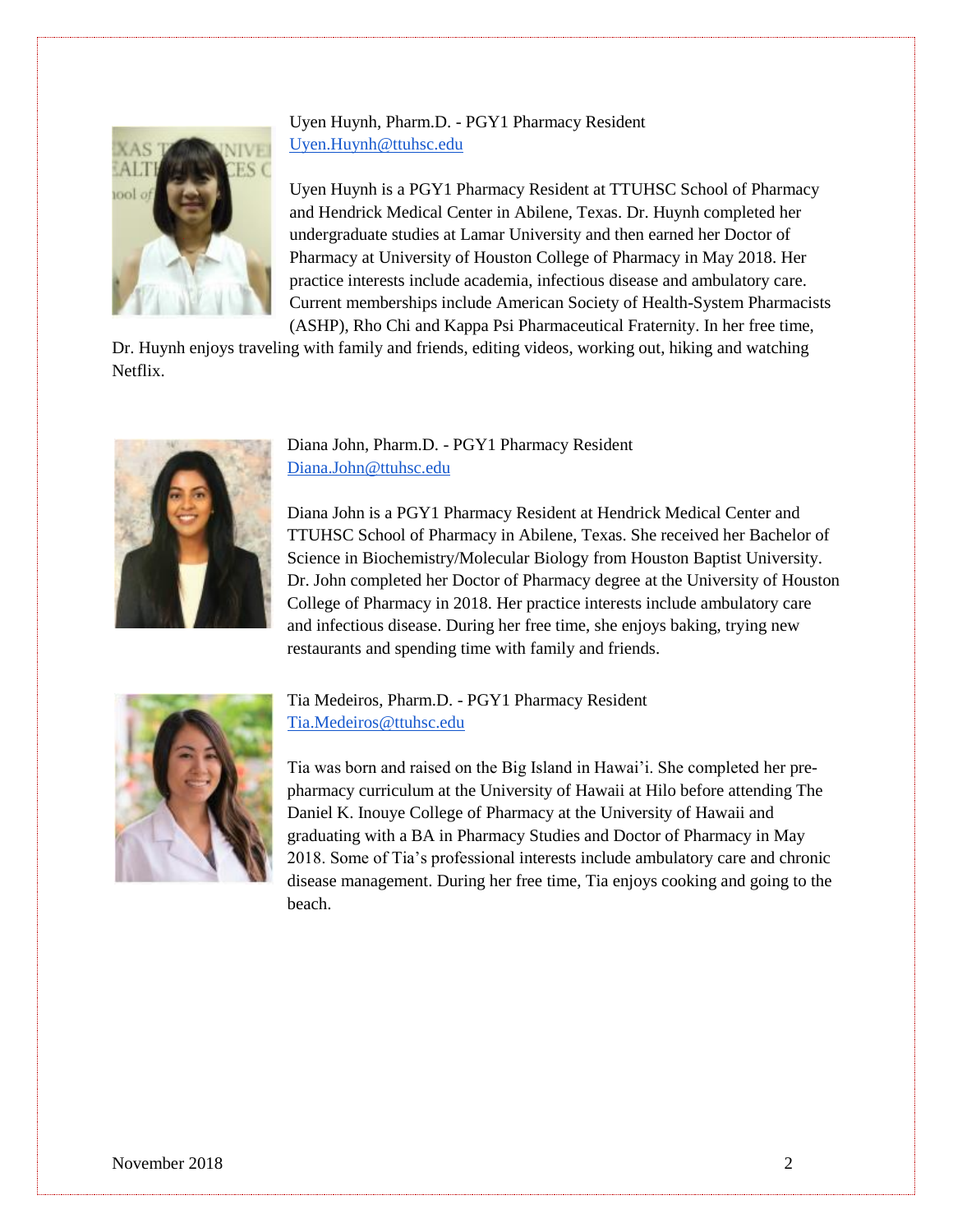

Brandi Dahl, Pharm.D. - PGY2 Pharmacotherapy Resident [Brandi.Dahl@ttuhsc.edu](mailto:Brandi.Dahl@ttuhsc.edu)

Brandi Dahl is a PGY2 Pharmacotherapy Specialty Resident at Texas Tech University Health Sciences Center School of Pharmacy and Northwest Texas Hospital in Amarillo, Texas. Dr. Dahl received her Doctor of Pharmacy degree from TTUHSC SOP in May of 2017 and is now completing her second year of the 24-month pharmacotherapy program. She is actively involved in the American College of Clinical Pharmacy, TTUHSC – School of Pharmacy Alumni Association and American Society of Health-System Pharmacists at both a state and local level. Her current practice interests include ambulatory

care, transitions of care and academia. During her free time, she enjoys being outdoors with her dogs, playing basketball and spending time with her family.



Kelsie M. Fiss, Pharm.D. - PGY2 Ambulatory Care Pharmacy Resident [Kelsie.Fiss@ttuhsc.edu](mailto:Kelsie.Fiss@ttuhsc.edu)

Kelsie Fiss is the current PGY2 in Ambulatory Care at the TTUHSC School of Pharmacy in Amarillo, TX. Dr. Fiss is a born and raised Jayhawk receiving her Doctor of Pharmacy degree from The University of Kansas School of Pharmacy in 2017 and completed her PGY1 Pharmacy Practice Residency at The University of Kansas Health System. She is also appointed as an assistant clinical instructor at the School of Pharmacy and will be precepting students during their third and fourth professional years. In her free time, she enjoys

watching movies, reading mystery books, spending time with her great dane, Papa, and cheering on her Jayhawks.



Melissa Williams, Pharm.D. - PGY2 Pharmacotherapy Resident [Melissa.g.Williams@ttuhsc.edu](mailto:Melissa.g.Williams@ttuhsc.edu)

Dr. Williams is a PGY2 Pharmacotherapy Specialty Resident at Texas Tech University Health Sciences Center and Northwest Texas Hospital in Amarillo, TX. She is also appointed as an assistant clinical instructor at the School of Pharmacy and precepts students during their third and fourth professional years. Dr. Williams is originally from Atlanta and received her Pharm.D from Philadelphia College of Osteopathic Medicine (PCOM) School of Pharmacy in Suwanee, GA in 2017. Her professional practice interests include ambulatory care, cardiology and academia. Dr. Williams is a member of the American

Society of Health-System Pharmacists (ASHP) and American College of Clinical Pharmacy (ACCP). In her free time, she enjoys traveling, playing the guitar, watching movies, playing basketball and spending time with her family and friends.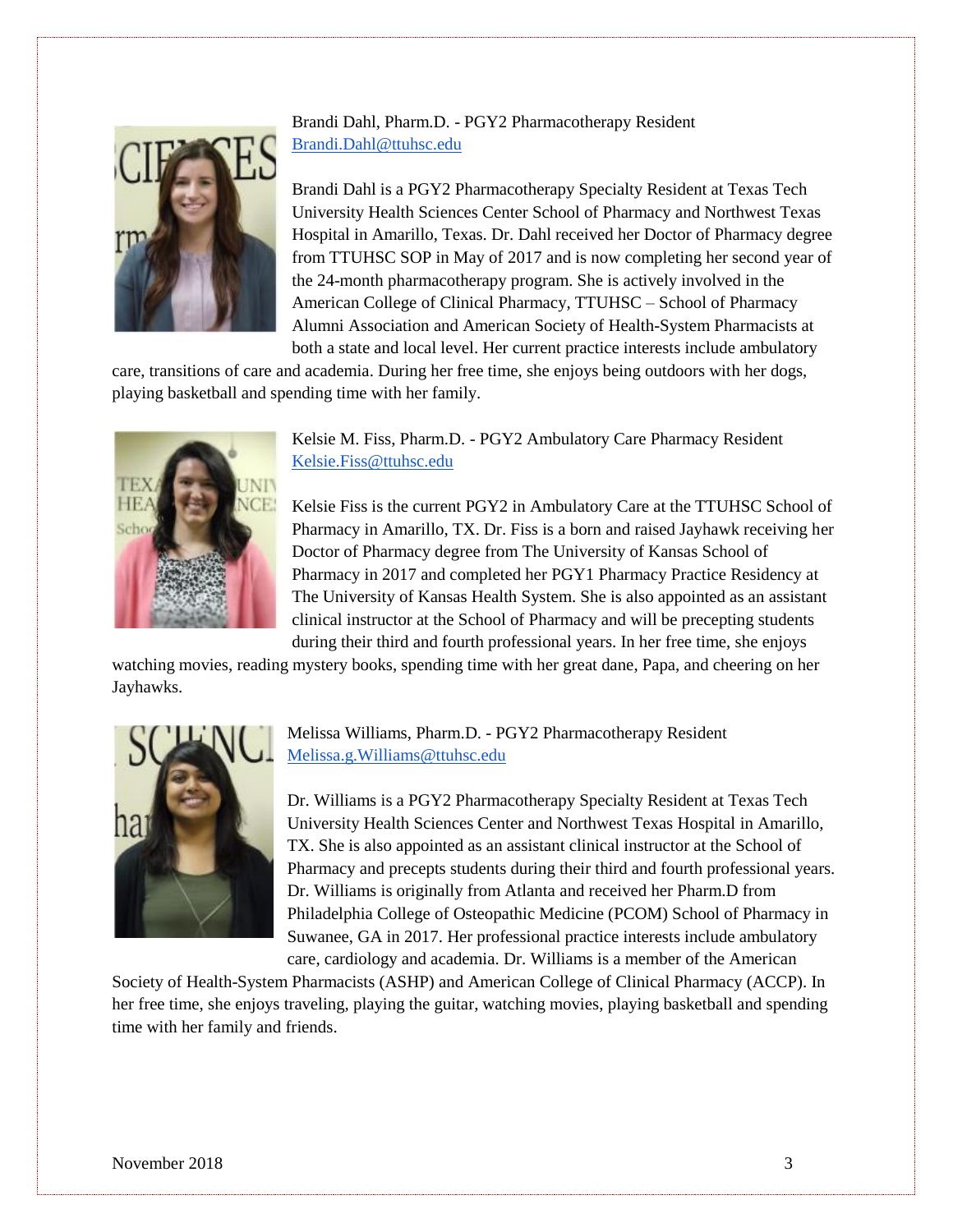

Casey Barrett, Pharm.D. - PGY1 Pharmacotherapy Resident [Casey.Barrett@ttuhsc.edu](mailto:Casey.Barrett@ttuhsc.edu)

Dr. Barrett is a PGY1 Pharmacotherapy Specialty Resident at Texas Tech University Health Sciences Center School of Pharmacy and Northwest Texas Hospital in Amarillo, Texas. She is also appointed as an assistant clinical instructor at the School of Pharmacy. Dr. Barrett is originally from Rolla, Kansas and received her Doctor of Pharmacy from the University of Colorado Skaggs School of Pharmacy and Pharmaceutical Sciences. She is a member of American Society of Health-System Pharmacists, Texas Society of Health-System Pharmacists, Panhandle Society of Health-System Pharmacists and

American College of Clinical Pharmacy. Her current practice interests include critical care, infectious disease, toxicology and academia. In her free time, she enjoys going to the gym, spending time with her fiancé, friends and family, and playing with her dog and two cats.



Dakota Freudenberg, Pharm.D. - PGY1 Pharmacotherapy Resident [Dakota.Freudenberg@ttuhsc.edu](mailto:Dakota.Freudenberg@ttuhsc.edu)

Dakota Freudenberg is currently a PGY1 Pharmacotherapy Resident at Texas Tech University Health Sciences Center School of Pharmacy and Northwest Texas Hospital in Amarillo, TX. She is also appointed as an assistant clinical instructor at the School of Pharmacy and will be precepting third and fourth year professional students. Dr. Freudenberg is originally from Seymour, Indiana and received her BS in Chemistry from the University of Indianapolis in 2014 and her Pharm.D. from Purdue University College of Pharmacy in

2018. Her professional practice interests include ambulatory care, mental health, transitions of care and administration. She is a member of ASHP, TSHP, PSHP and ACCP. During her free time, Dakota enjoys running, binging shows on Netflix, listening to live music and spending time outdoors with her husband and their two dogs, Rossi and Bauer.



Alandra Mitchell, Pharm.D. - PGY1 Pharmacy Resident [Alandra.Mitchell@ttuhsc.edu](mailto:Alandra.Mitchell@ttuhsc.edu)

Alandra Mitchell is currently a PGY1 Pharmacy Resident at Baptist Saint Anthony hospital in Amarillo Texas. She received her Bachelor of Science degree in Forensic Toxicology at John Jay College of Criminal Justice, City University of New York before pursuing a Doctor of Pharmacy degree at Florida A&M University. Alandra was born and raised in the twin island Republic of Trinidad and Tobago and hopes to use her training to contribute to the health care system in her home country in the future. Her practice interests include pharmacy informatics, HIV, research and academia. She is a

member of ASHP and currently serves as a member of the ASHP New Practitioners Forum Legislative Affairs Advisory Group (LAAG). Alandra also enjoys singing, cooking, traveling and participating in medical mission trips when she can.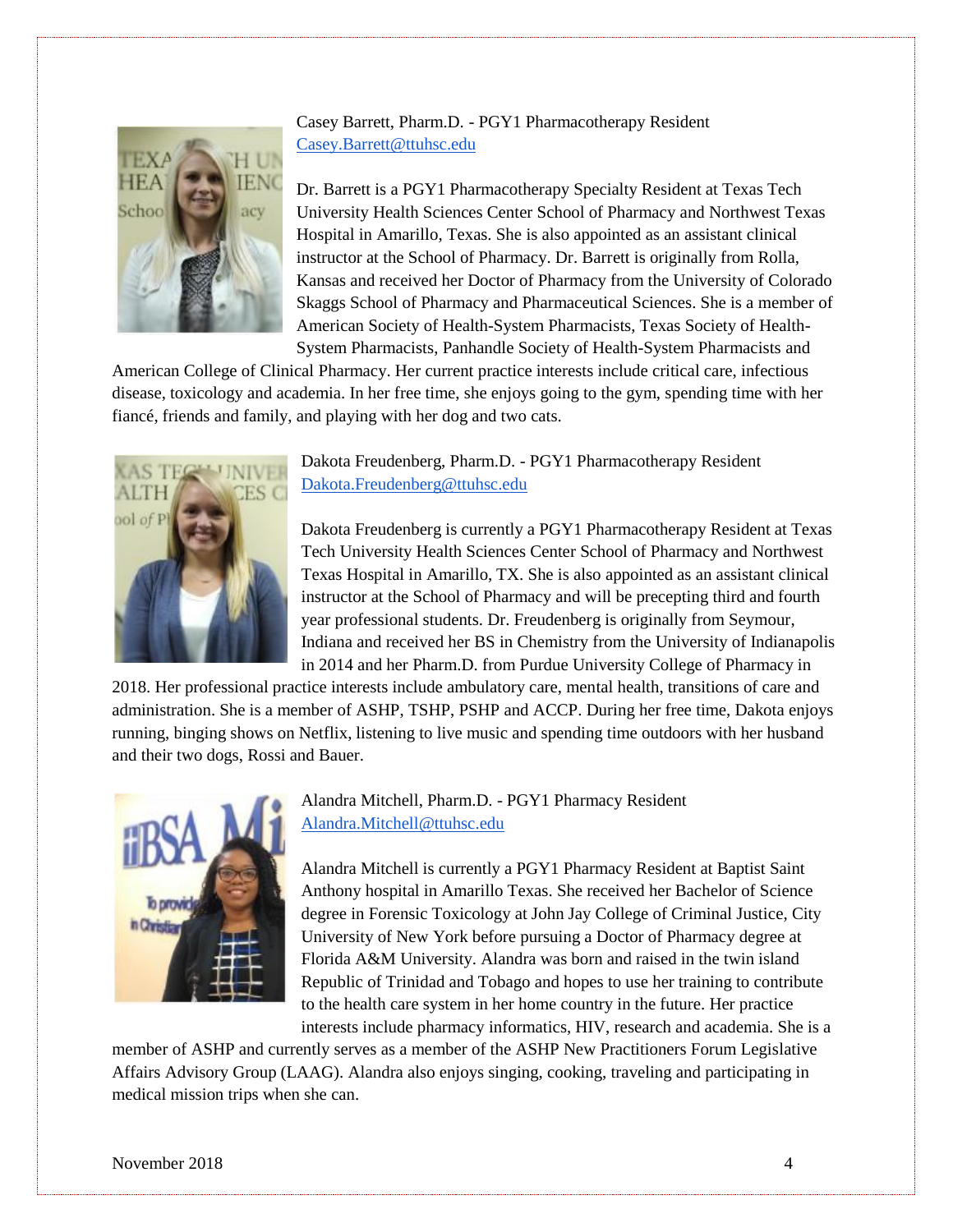

Danny Nguyen, Pharm.D. - PGY1 Pharmacy Resident [Danny.HP.Nguyen@ttuhsc.edu](mailto:Danny.HP.Nguyen@ttuhsc.edu)

Dr. Nguyen is a PGY1 Resident at Baptist St. Anthony's Health Systems in Amarillo, Texas. As a native Californian, Dr. Nguyen graduated with his doctorate of pharmacy degree from California Northstate University College of Pharmacy in Elk Grove, California. Dr. Nguyen's academic areas of interests include internal medicine and acute care. He aspires to be a well-rounded clinical pharmacist in a hospital setting and to make a meaningful impact on patient care. Dr. Nguyen is a member of ASHP, AphA and PSHP, and he is an alumni brother of Phi Delta Chi. During his

spare time, Dr. Nguyen enjoys: listening to music on Spotify, going to concert going on hikes, walking his dog, watching Netflix and going to the gym.



Ike Oguejiofor, Pharm.D. - PGY1 Pharmacy Resident [Ike.Oguejiofor@ttuhsc.edu](mailto:Ike.Oguejiofor@ttuhsc.edu)

Ike Oguejiofor is a PGY1 Pharmacy Resident at BSA Health Systems in Amarillo, Texas. He is originally from Sugar Land, Texas located about 30 minutes southwest of Houston. Dr. Oguejiofor received his Doctor of Pharmacy degree from Texas Tech University Health Sciences Center School of Pharmacy (Amarillo) in May of 2018. He is a member of ASHP, TSHP, PSHP, ACCP and Phi Delta Chi (PDC) pharmacy fraternity. His current practice interests include ambulatory care, emergency medicine

and academia. During his free time, Ike enjoys spending time with family and friends, hiking, working out and negating the workouts with large amounts of food.



Ballard Saul, Pharm.D. - PGY1 Pharmacy Resident [Ballard.Saul@ttuhsc.edu](mailto:Ballard.Saul@ttuhsc.edu)

Ballard Saul is a PGY1 Pharmacy Resident at BSA Health System in Amarillo, Texas. Dr. Saul is also appointed as an assistant clinical instructor at TTUHSC School of Pharmacy and will be precepting student pharmacists during their third and fourth professional years. He received his Pharm.D. from Texas Tech University Health Sciences Center School of Pharmacy. His practice interests include internal medicine, academia and pediatrics. He is a member of American Society of Health-System Pharmacists (ASHP), American College of Clinical

Pharmacy (ACCP), Phi Lambda Sigma and Rho Chi. During his free time, Ballard enjoys spending time with friends and family, playing board games and playing racquetball.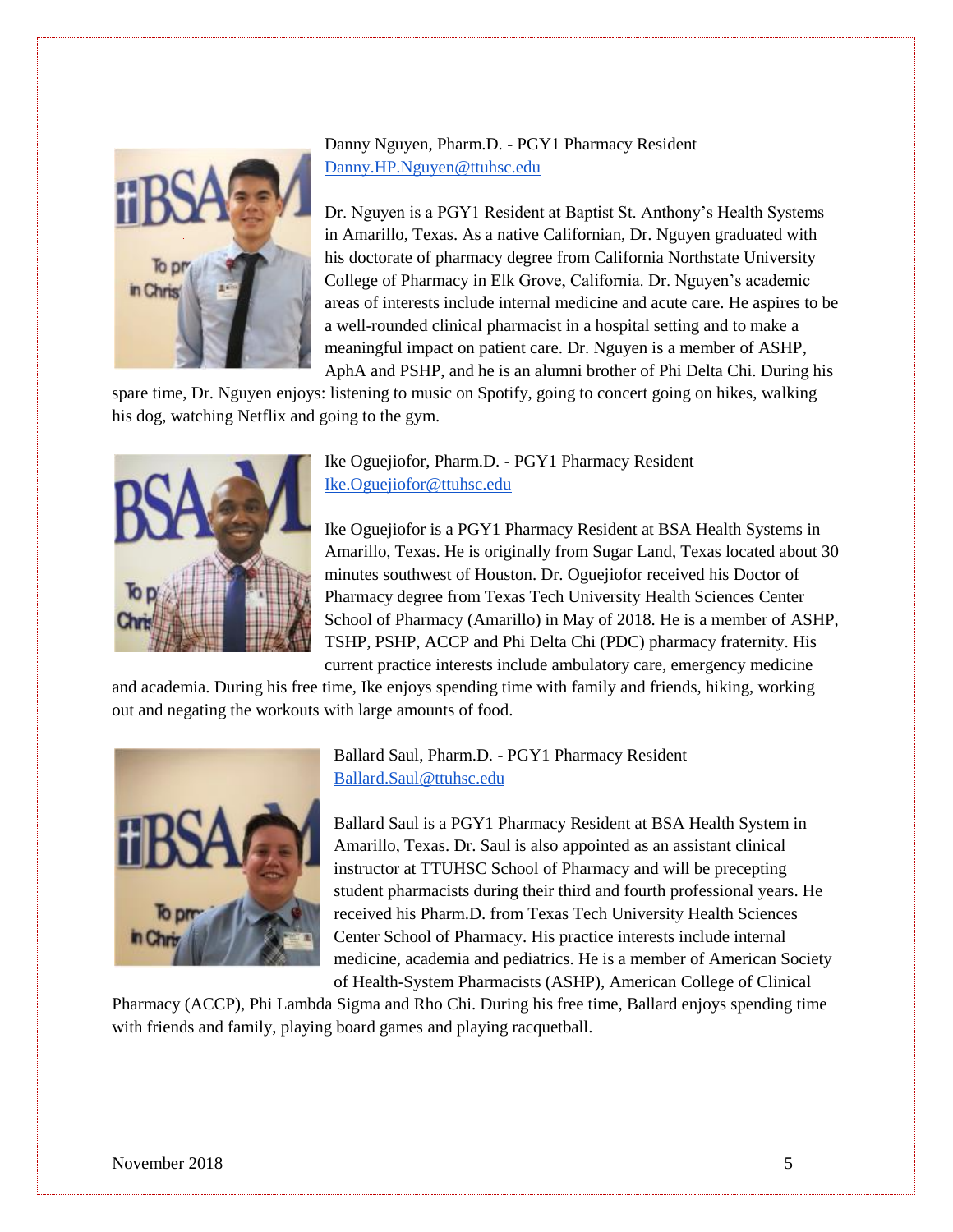

Shelby Anderson, Pharm.D. - PGY2 Geriatric Pharmacy Resident [Shelby.S.Anderson@ttuhsc.edu](mailto:Shelby.S.Anderson@ttuhsc.edu)

Shelby Anderson is a PGY2 Geriatric Pharmacy Resident at Texas Tech University Health Sciences Center School of Pharmacy in Dallas. Dr. Anderson received her Doctor of Pharmacy degree from Texas Tech in May 2017. Following graduation, she completed her PGY1 Pharmacy Residency at Parkland Health & Hospital System in Dallas. Dr. Anderson is a member of Phi Lambda Sigma and the American Society of Consultant Pharmacists. Current practice interests include psychiatry, pain and transitions of care. In her spare time, she enjoys traveling, finding new restaurants in Dallas and spending time

outdoors with her husband and two dogs.



Pinhui Chen, Pharm.D. - PGY2 Psychiatric Pharmacy Resident [Pinhui.Chen@ttuhsc.edu](mailto:Pinhui.Chen@ttuhsc.edu)

Pinhui Chen is a PGY2 Psychiatric Pharmacy Resident at the VA North Texas Health Care System in Dallas, Tex-as. Dr. Chen received her Doctor of Pharmacy degree at the University of Texas at Austin - College of Pharmacy. She completed her PGY1 Pharmacy Practice residency at Valley Baptist Medical Center in Brownsville, Texas. Her practice interests include schizophrenia, substance abuse, and bipolar disorder. Dr. Chen is a member of the American Society of Health-System Pharmacist and College of Psychiatric and Neurologic

Pharmacists. In her spare time, she enjoys trying out new restaurants, traveling, and spending time with family and friends.



Jordan Matthew Chiasson, Pharm.D. - PGY2 Infectious Diseases Pharmacy Resident [Jordan.Chiasson@ttuhsc.edu](mailto:Jordan.Chiasson@ttuhsc.edu)

Dr. Chiasson is a PGY2 Pharmacy Residency in Infectious Diseases at the VA North Texas Health Care System in Dallas, Texas. Dr. Chiasson is originally from Thibodaux, LA and received his B.S. in Chemistry at Louisiana Tech University. He received his Pharm.D. from the Medical University of South Carolina in Charleston, South Carolina before completing his PGY1 Pharmacy Practice Residency at the Ralph H. Johnson VA in Charleston. He is a member

of the Infectious Diseases Society of America (IDSA) and ASHP. In his free time Dr. Chiasson enjoys cooking, watching football and enjoying the culture of the Dallas area.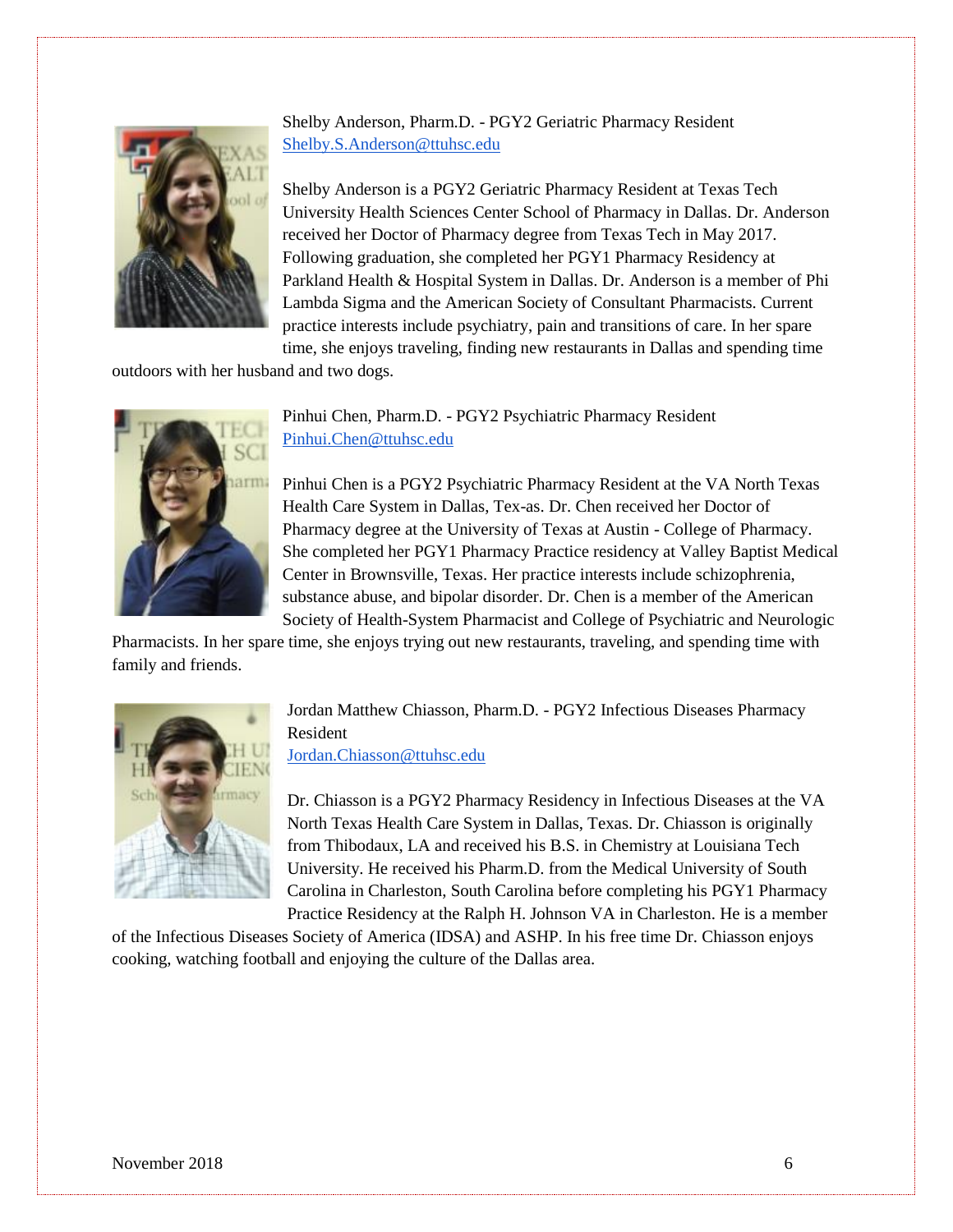

Samantha Gonzales, Pharm.D., M.B.A. - PGY2 Psychiatric Pharmacy Resident [Samantha.J.Gonzales@ttuhsc.edu](mailto:Samantha.J.Gonzales@ttuhsc.edu)

Dr. Samantha Gonzales is currently a PGY2 Psychiatric Pharmacy Resident at the VA North Texas Health Care System and Texas Tech University Health Sciences Center School of Pharmacy in Dallas. Dr. Gonzales received her Doctor of Pharmacy at the University of the Incarnate Word in San Antonio. She completed her PGY1 Pharmacy Practice Residency at the North Florida/South Georgia Veterans Health System in Gainesville, Florida. Her practice interests include outpatient psychiatry, substance abuse and bipolar disorder. Dr. Gonzales is currently a member of ASHP and the American

Pharmacists Association. In her spare time, she enjoys traveling, running and eating tacos.



Michael James Kent, Pharm.D. - PGY2 Infectious Diseases Pharmacy Resident [Michael.Kent@ttuhsc.edu](mailto:Michael.Kent@ttuhsc.edu)

Dr. Michael Kent is a PGY2 Infectious Disease Resident at VA North Texas Health Care System. Dr. Kent received his Bachelor of Science in Molecular Biology from the University of Texas at Dallas, and Doctor of Pharmacy from the University of Texas at Austin College of Pharmacy. His pharmacy interests include infectious diseases and antimicrobial stewardship. His favorite disease states include pneumonia, *Clostridium difficile* infections and

infective endocarditis. Dr. Kent is a member of ASHP and TSHP. His interests outside of pharmacy include home improvement, video games, podcasts and movies.



Maren McGurran, Pharm.D. - PGY2 Psychiatric Pharmacy Resident [Maren.McGurran@ttuhsc.edu](mailto:Maren.McGurran@ttuhsc.edu)

Maren McGurran is a PGY2 Psychiatric Pharmacy Resident at Parkland Health & Hospital System in Dallas. Dr. McGurran grew up in Fargo, North Dakota, and received her Doctor of Pharmacy degree from Drake University in Des Moines, Iowa, in May 2017. After graduation, she completed her PGY1 Pharmacy Residency at Sanford Medical Center in Fargo. Her current practice interests include mental illness, substance abuse and neurology. During her free time, she enjoys traveling, attending concerts and spending time with

family and friends.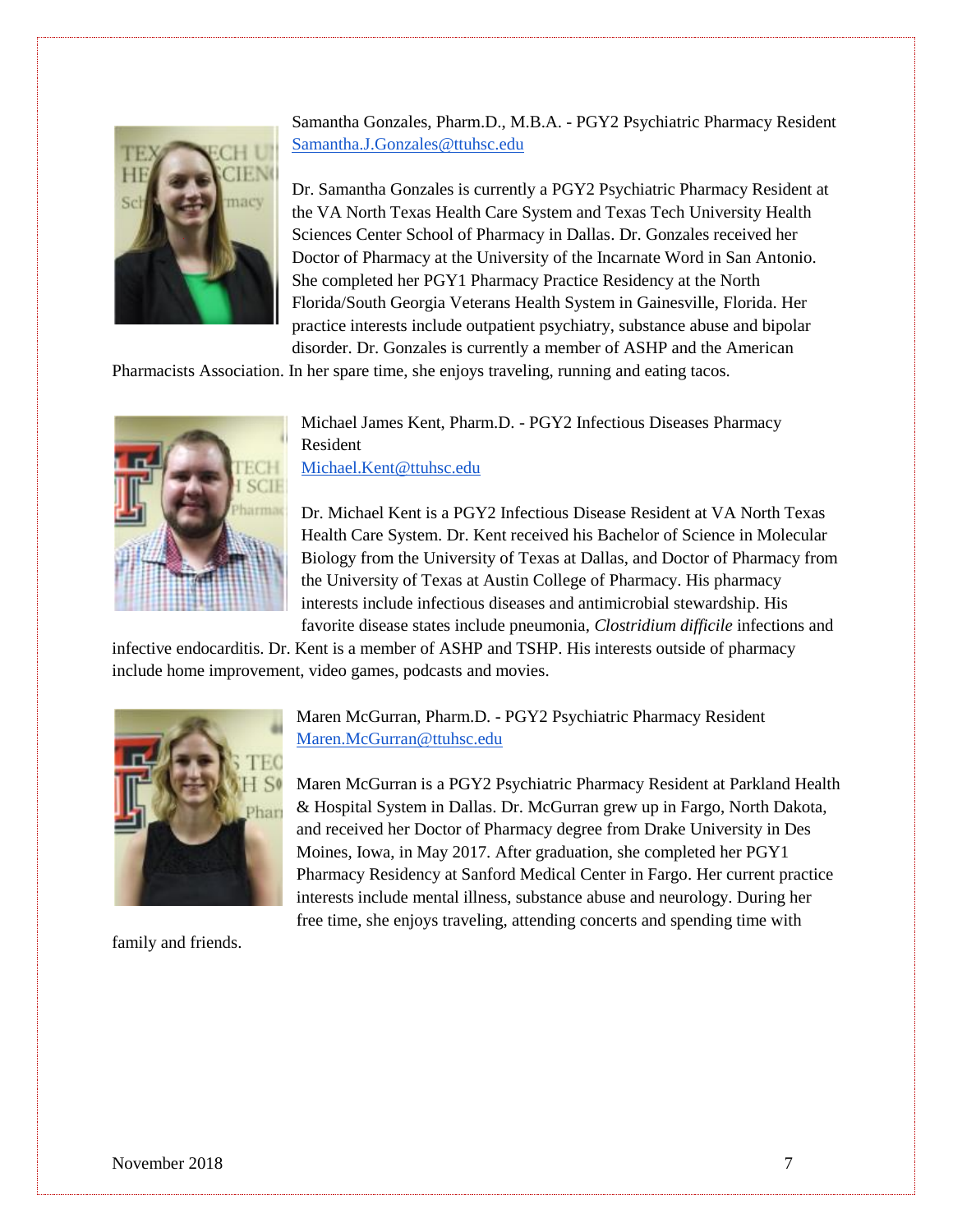

Haley Runeberg, Pharm.D. - PGY2 Ambulatory Care Pharmacy Resident [Haley.Runeberg@ttuhsc.edu](mailto:Haley.Runeberg@ttuhsc.edu)

Haley Runeberg is currently a PGY2 Ambulatory Care Resident at the VA North Texas Health Care System and Texas Tech University Health Sciences Center School of Pharmacy in Dallas. Dr. Runeberg received her Doctor of Pharmacy Degree from the University of Texas at Austin College of Pharmacy and completed her PGY1 Pharmacy Practice Residency at the VA North Texas Health Care System and Texas Tech University Health Sciences Center School of Pharmacy in Dallas. Her practice interests include diabetes, hypertension and anticoagulation. Dr. Runeberg is a member of the Dallas/Fort Worth

Chapter of the American College of Clinical Pharmacy (DFW-ACCP), ASHP, AphA, Rho Chi Honor Society and Phi Lambda Sigma Honor Society. During her free time, Dr. Runeberg enjoys hiking, running, playing soccer and spending time with her family.



Kwan Yuet, Pharm.D. - PGY2 Ambulatory Care Pharmacy Resident [Kwan.Yuet@ttuhsc.edu](mailto:Kwan.Yuet@ttuhsc.edu)

Kwan Yuet is a PGY2 Ambulatory Care Pharmacy Resident at the VA North Texas Health Care System and Texas Tech University Health Sciences Center in Dallas. Dr. Yuet received her Doctor of Pharmacy degree from the University of Oklahoma College of Pharmacy. She completed her PGY1 Pharmacy Residency at the VA North Texas Health Care System. Her professional interest is ambulatory care, particularly diabetes management. Dr. Yuet is a member of American Society of Health-System Pharmacists and American College of Clinical Pharmacy. During her free time, she enjoys

watching HGTV, hiking and spending time with friends and family.



Irene Abia-Angeh, Pharm.D., Ph.D. - PGY1 Pharmacy Resident [Irene.E.Abia-Angeh@ttuhsc.edu](mailto:Irene.E.Abia-Angeh@ttuhsc.edu)

Irene Abia-Angeh is currently a PGY1 Pharmacy Resident at the VA North Texas Health Care System in Dallas. Dr. Abia-Angeh received her Ph.D. in Organic Chemistry from the University of Tennessee at Knoxville before pursuing her Doctor of Pharmacy degree at East Tennessee State University. Her practice interests include ambulatory care, diabetes management, infectious disease and academia. Dr. Abia-Angeh is a member of the National Pharmacists Association, ASHP and American Chemical Society. During her

free time, Dr. Abia-Angeh enjoys watching YouTube videos, trying new ethnic foods, zumba, traveling and spending time with family and friends.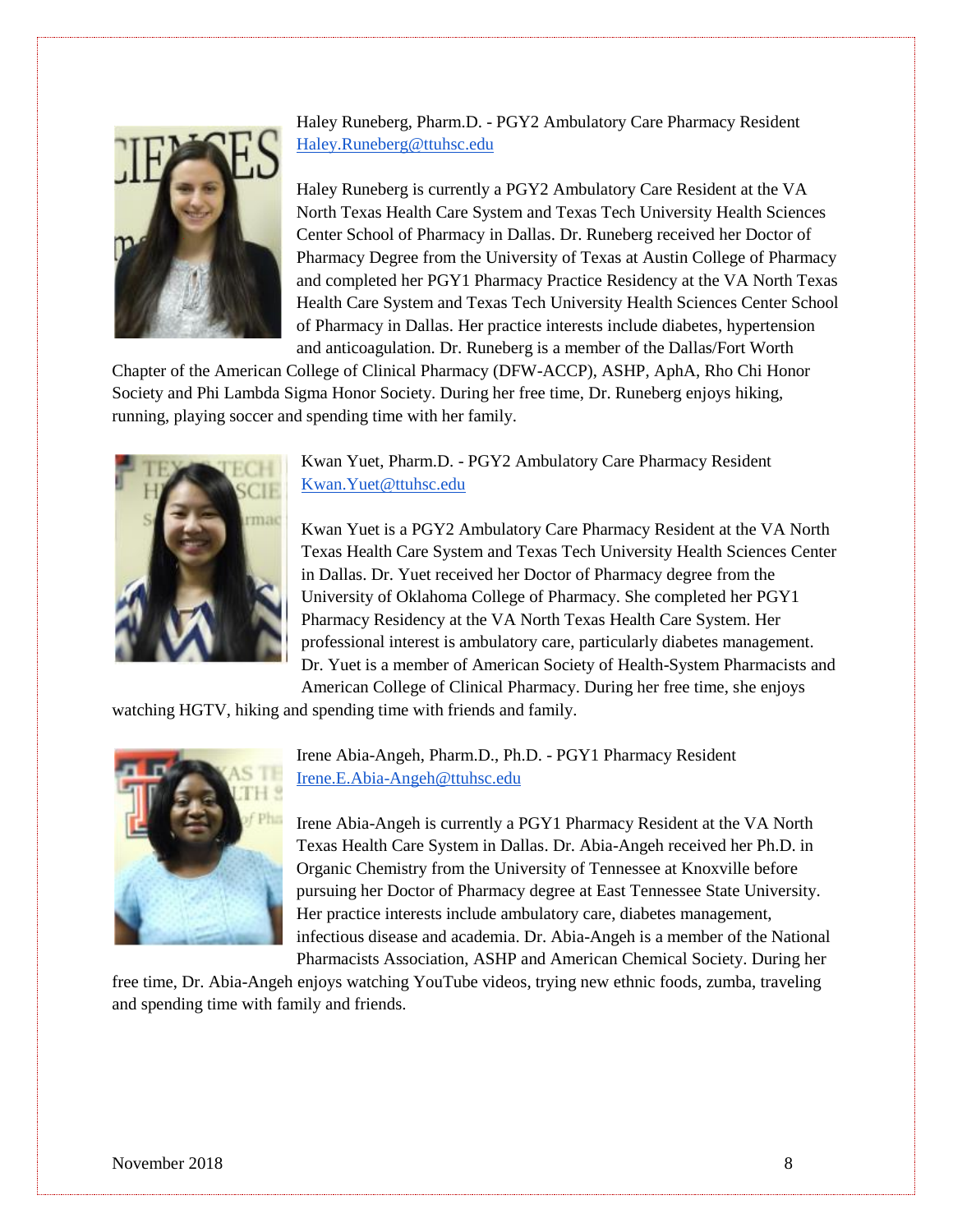

# Katie Bistransin, Pharm.D. - PGY1 Pharmacy Resident [Katie.Bistransin@ttuhsc.edu](mailto:Katie.Bistransin@ttuhsc.edu)

Katie Bistransin is currently completing a PGY1 Pharmacy Practice Resident at Texas Health Presbyterian Hospital Dallas. She received a Bachelor of Arts degree in Chemistry from Texas Tech University and completed her Doctorate of Pharmacy degree at University of North Texas System College of Pharmacy. Dr. Bistransin has a variety of interests within hospital and clinicbased practice that include internal medicine, pain/palliative care and ambulatory care. In her free time, she enjoys yoga, walking her dog Colt and spending time with family and friends.



Dozie Dike, Pharm.D. - PGY1 Pharmacy Resident [Dozie.Dike@ttuhsc.edu](mailto:Dozie.Dike@ttuhsc.edu)

Dozie Dike is currently a PGY1 Pharmacy Practice Resident at the VA North Texas Health Care System in Dallas. Dr. Dike received his Doctor of Pharmacy degree from the University of Houston College of Pharmacy. His current practice interests include psychiatry and academia. Dr. Dike is a member of the American Society of Health-System Pharmacists (ASHP), Phi Delta Chi and Phi Lambda Sigma Honor Society. During his free time, Dr. Dike enjoys weight lifting, listening to ESPN and YouTube podcasts and watching movies.



Nhi Hoang, Pharm.D. - PGY1 Pharmacy Resident [Nhi.Hoang@ttuhsc.edu](mailto:Nhi.Hoang@ttuhsc.edu)

Nhi Hoang is currently a PGY1 Pharmacy Resident at the VA North Texas Health Care System in Dallas. Dr. Hoang is also appointed as an assistant clinical instructor at TTUHSC School of Pharmacy. She attended the University of Houston for undergraduate studies before pursuing her Doctor of Pharmacy degree at The University of Texas at Austin College of Pharmacy. Dr. Hoang's practice interests include infectious disease, ambulatory care, mental health, spinal cord injury and academia. She is currently a member of

the American Society of Health-System Pharmacists and Rho Chi Honor Society. In her free time, she enjoys trying new restaurants, traveling and spending time with her friends, family and her sweet dog, Lolita.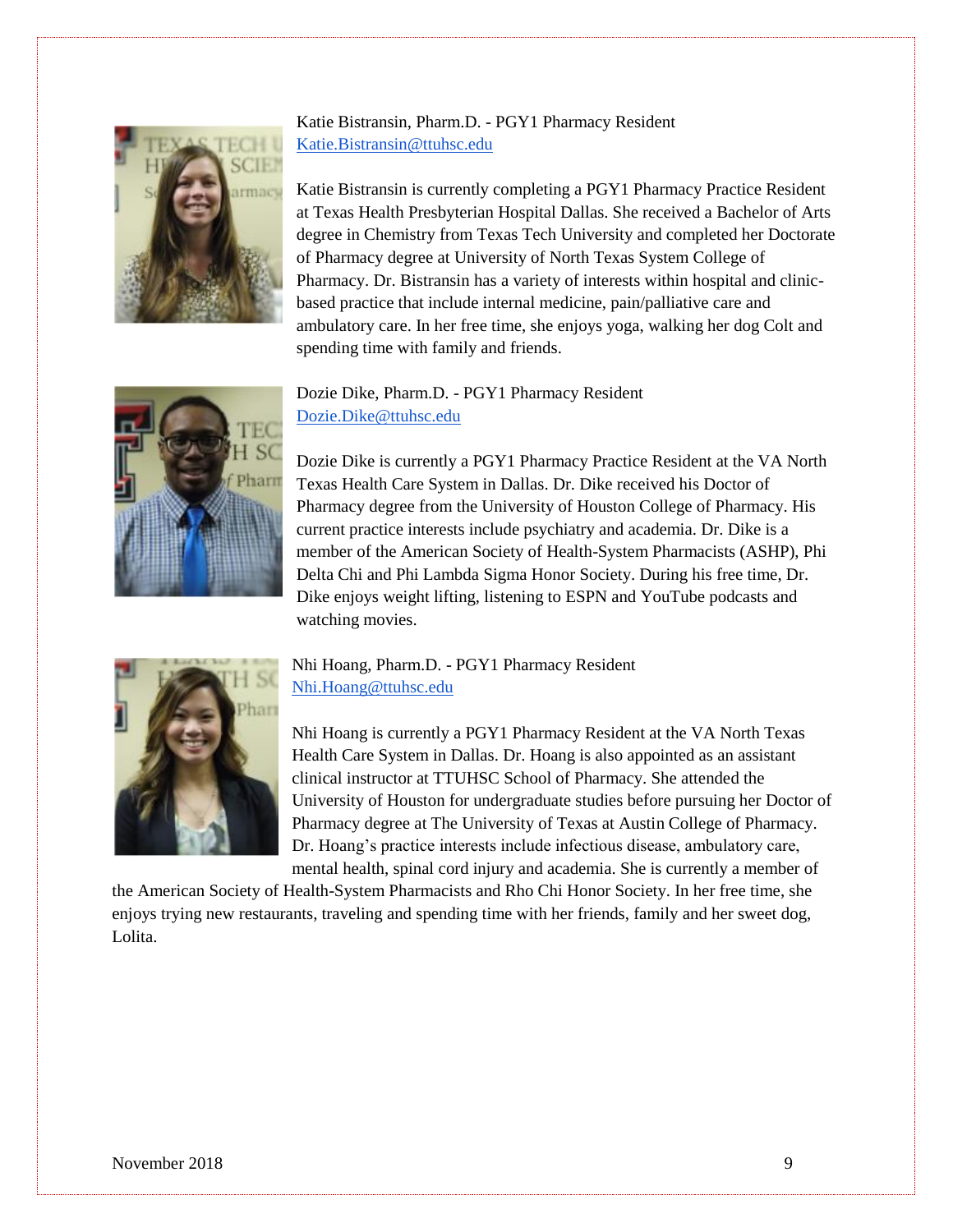# Lydia Jalowiec, Pharm.D. - PGY1 Pharmacy Resident [Lydia.Jalowiec@ttuhsc.edu](mailto:Lydia.Jalowiec@ttuhsc.edu)



Lydia Jalowiec is currently a PGY1 Pharmacy Resident at the VA North Texas Health Care System in Dallas. Dr. Jalowiec received her Doctor of Pharmacy degree from The University of Kansas School of Pharmacy in 2018. Her practice interests include mental health and internal medicine. Dr. Jalowiec is currently a member of ASHP, American College of Clinical Pharmacy (ACCP) and Rho Chi Honor Society. She loves to travel, eat queso and attend concerts. In her free time, you can find her working out or spending time with her family, friends and dog, Riley.



Tania Joakim, Pharm.D. - PGY1 Pharmacy Resident [Tania.Joakim@ttuhsc.edu](mailto:Tania.Joakim@ttuhsc.edu)

Tania Joakim is currently a PGY1 Pharmacy Resident at Texas Health Harris Methodist Fort Worth Hospital. Dr. Joakim received her Doctor of Pharmacy degree at the University of Texas at Austin and is appointed as an assistant clinical instructor at TTUHSC School of Pharmacy. She is a member of ASHP and the Metroplex Society of Health-Systems Pharmacists. In her spare time, she enjoys rollerblading, yoga and exploring DFW with friends.

Madison Lempp, Pharm.D. - PGY1 Pharmacy Resident [Madison.Lempp@ttuhsc.edu](mailto:Madison.Lempp@ttuhsc.edu)

Madison Lempp is currently a PGY1 Pharmacy Resident at the VA North Texas Health Care System in Dallas. Dr. Lempp is also appointed as an assistant clinical instructor at the TTUHSC School of Pharmacy. She received her Doctor of Pharmacy degree at the University of Cincinnati. Her practice interests include ambulatory care, mental health and geriatrics. Dr. Lempp is a member of ASHP and Rho Chi. During her free time, she enjoys collecting new plants, completing DIY projects, cooking and spending time

with her husband Dylan, family, friends and dog, Nyssa.



Kira Monaco, Pharm.D. - PGY1 Pharmacy Resident [Kira.Monaco@ttuhsc.edu](mailto:Kira.Monaco@ttuhsc.edu)

Kira Monaco is currently a PGY1 Pharmacy Resident at Texas Health Harris Methodist Fort Worth Hospital in Fort Worth, Texas in affiliation with Texas Tech University Health Sciences Center School of Pharmacy. Dr. Monaco received her Bachelor of Science degree from Texas A&M University-Commerce before pursuing her Doctor of Pharmacy degree from TTUHSC School of Pharmacy. Her practice interests include internal medicine and infectious diseases. Dr. Monaco is currently a member of ASHP and the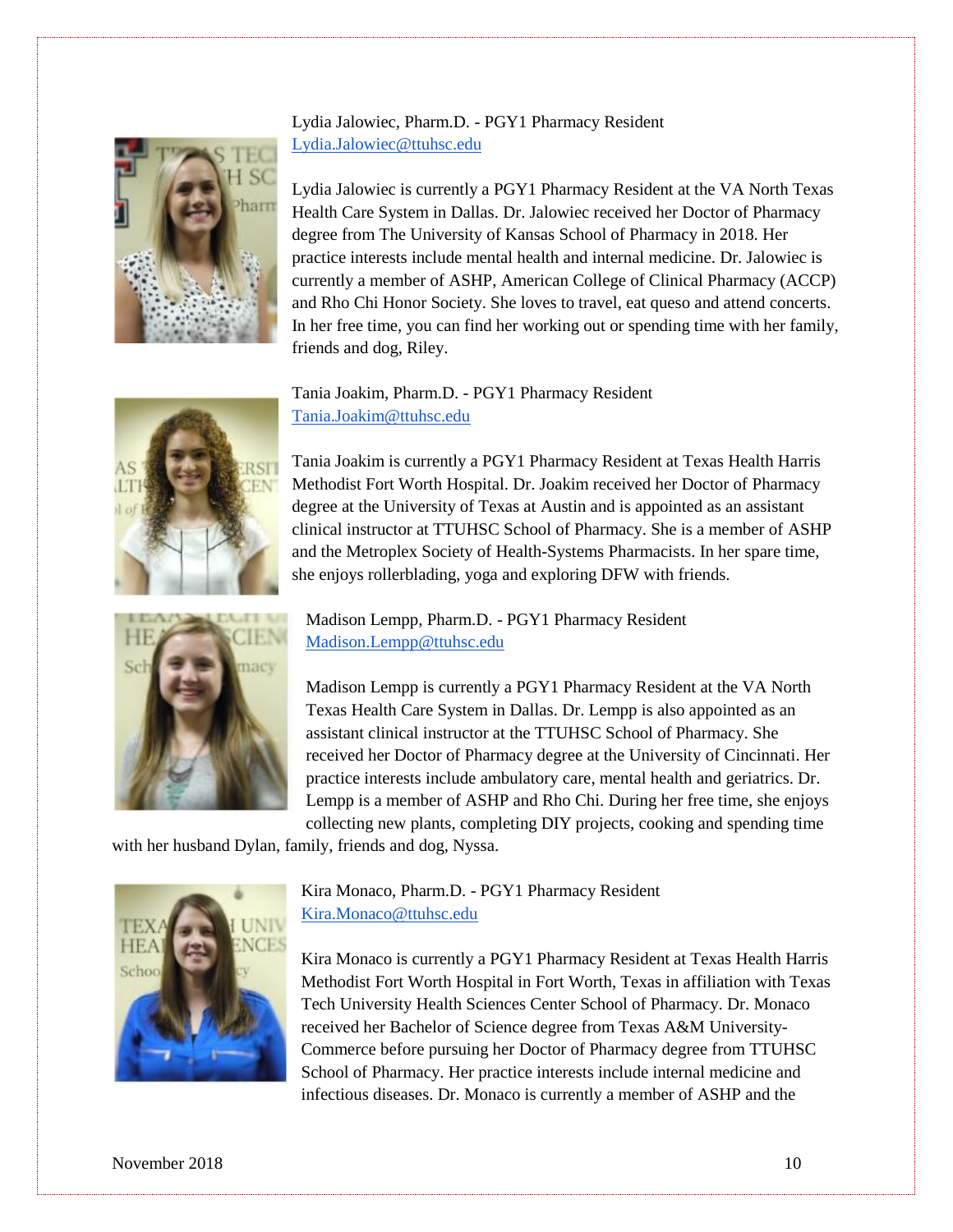American College of Clinical Pharmacy (ACCP). In her free time, she enjoys watching comedies, going for walks in the park, trying new restaurants and spending time with her husband and family.



Jessica Seadler, Pharm.D. - PGY1 Pharmacy Resident [Jessica.Seadler@ttuhsc.edu](mailto:Jessica.Seadler@ttuhsc.edu)

Jessica is currently a PGY1 Pharmacy Resident at Texas Health Dallas Presbyterian Hospital. She was born and raised in Springfield, Illinois. She then completed two years of pre-pharmacy coursework and four years of the Pharm.D. program at Drake University in Des Moines, Iowa. Her current practice interests include infectious diseases and general medicine. This year, she is most looking forward to learning and implementing new things in order to gain the skillset and confidence to pursue a position as a clinical pharmacist. She is also excited to have the opportunity to precept third-year

pharmacy students. In her free time, she enjoys exercising and playing tennis, being outdoors, watching sports with family and friends and traveling to new places.



Drew Thomas, Pharm.D. - PGY1 Pharmacy Resident [Drew.Thomas@ttuhsc.edu](mailto:Drew.Thomas@ttuhsc.edu)

Drew Thomas is a PGY1 Pharmacy Resident at Texas Health Presbyterian Hospital Dallas. He grew up in Peoria, Illinois, received a Bachelor of Science in Biochemistry from Abilene Christian University in Abilene, TX, and completed pharmacy school at UNT Health Science Center in Fort Worth. Drew is a member of ASHP, Texas Pharmacy Association (TPA), ACCP and APhA. He is especially interested in critical care and emergency medicine, but is open to explore other unique settings such as oncology or transplant. He has

been married to his wife, Morgan, for four years, and they currently live in Burleson, Texas. In his free time, Drew loves watching baseball, movies and going to the lake to wake surf.



Bethannie Dziuk, Pharm.D. - PGY2 Pharmacotherapy Resident [Bethannie.Dziuk@ttuhsc.edu](mailto:Bethannie.Dziuk@ttuhsc.edu)

Bethannie Dziuk is a second year Pharmacotherapy Resident at TTUHSC School of Pharmacy and University Medical Center in Lubbock, Texas. Dr. Dziuk is also appointed as an assistant clinical instructor at the School of Pharmacy and will be precepting student pharmacists during their third and fourth professional years. She attended the University of the Incarnate Word Fiek School of Pharmacy in San Antonio where she earned a Pharm.D. and a Master in Arts of Administration with a concentration in Organizational

Development. Dr. Dziuk's practice interests include cardiology, internal medicine and emergency medicine. She is currently a member of the ASHP, Kappa Psi Pharmaceutical Fraternity and Rho Chi Honor Society. In her free time, she enjoys working out, spending time with family and friends and trying new restaurants.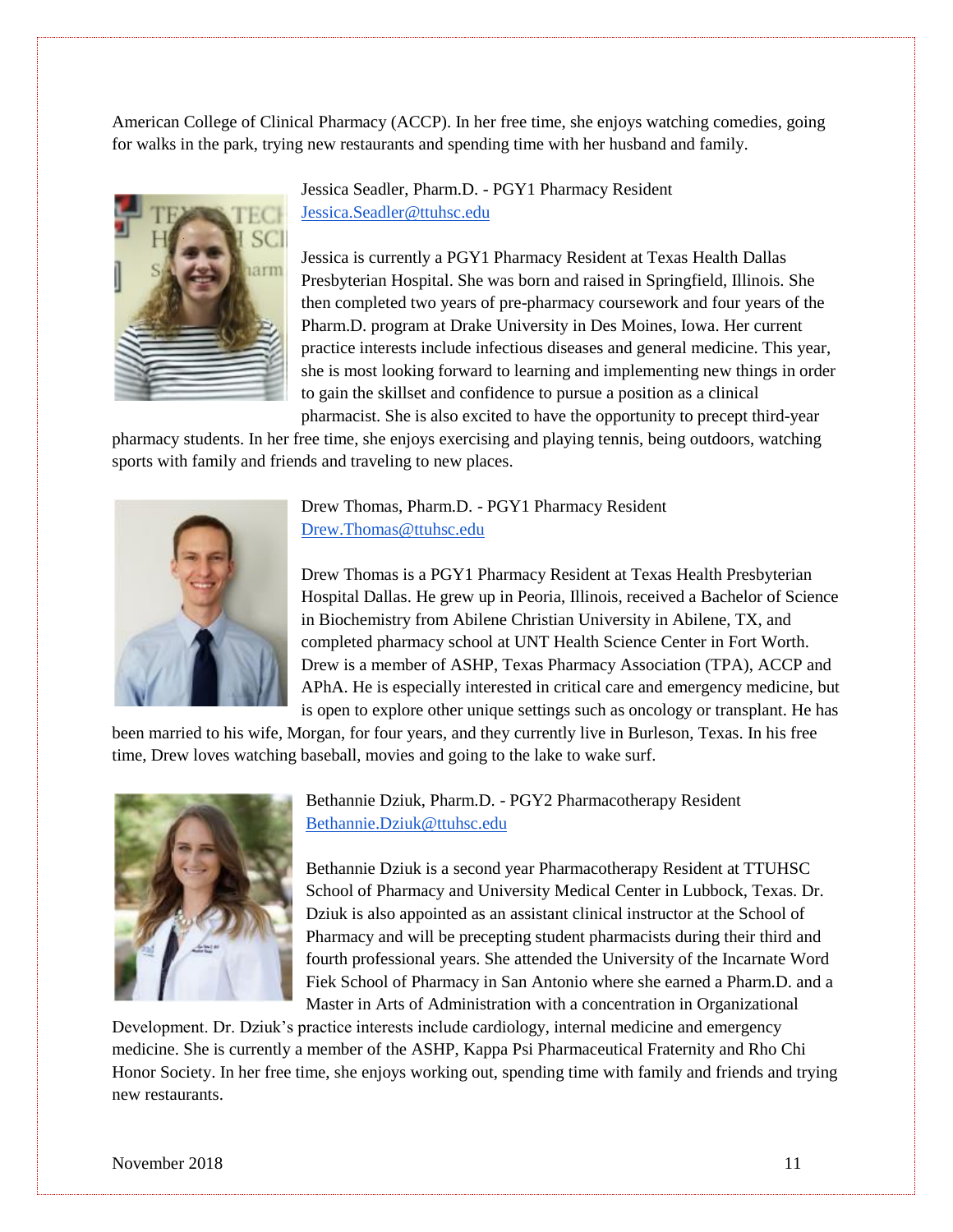

Taylor Horyna, Pharm.D. - PGY2 Pharmacotherapy Resident [Taylor.Horyna@ttuhsc.edu](mailto:Taylor.Horyna@ttuhsc.edu)

Taylor Horyna is a PGY2 Pharmacotherapy Resident at TTUHSC School of Pharmacy and University Medical Center in Lubbock, Texas. Dr. Horyna is also appointed as an assistant clinical instructor at the School of Pharmacy and will be precepting student pharmacists during their third and fourth professional years. She received her Pharm.D. from Southwestern Oklahoma State University in Weatherford, Oklahoma. Her practice interests include internal medicine, family medicine and academia. She is a member of ASHP and ACCP, and is an alumni brother of Phi Delta Chi fraternity. During her

free time, Taylor enjoys running, working out, relaxing by the pool and cheering on the Oklahoma City Thunder.



Chinwendu Amushie, Pharm.D. - PGY1 Community Pharmacy Resident [Chinwendu.Amushie@ttuhsc.edu](mailto:Chinwendu.Amushie@ttuhsc.edu)

Chinwendu Amushie is currently a PGY1 Community Pharmacy Resident at Texas Tech University Health Sciences Center Pharmacy in Lubbock, Texas. She is also appointed as an assistant clinical instructor at TTUHSC School of Pharmacy and will precept students in their third and fourth professional years. Dr. Amushie received her Doctorate of Pharmacy degree at Texas A&M Irma Lerma Rangel College of Pharmacy in May 2018. Her practice interests include ambulatory care and community pharmacy. During her free

time, Dr. Amushie enjoys working out, sight seeing and spending time with family and friends.



Richelle Camp, Pharm.D. - PGY1 Pharmacotherapy Resident [Richelle.Camp@ttuhsc.edu](mailto:Richelle.Camp@ttuhsc.edu)

Richelle Camp is a PGY1 Pharmacotherapy Resident at TTUHSC School of Pharmacy and University Medical Center in Lubbock, Texas. Dr. Camp is also appointed as an assistant clinical instructor at the School of Pharmacy and will be precepting student pharmacists during their third and fourth professional years. She received her Pharm.D. from TTUHSC School of Pharmacy in Amarillo, Texas. Her practice interests include academia, critical care, internal medicine, and infectious diseases. She is a member of American Society of Health-System Pharmacists (ASHP) and American College of Clinical Pharmacy (ACCP). In her free time, Dr. Camp enjoys

shopping, pilates, and escaping to the mountains to hike and snow ski.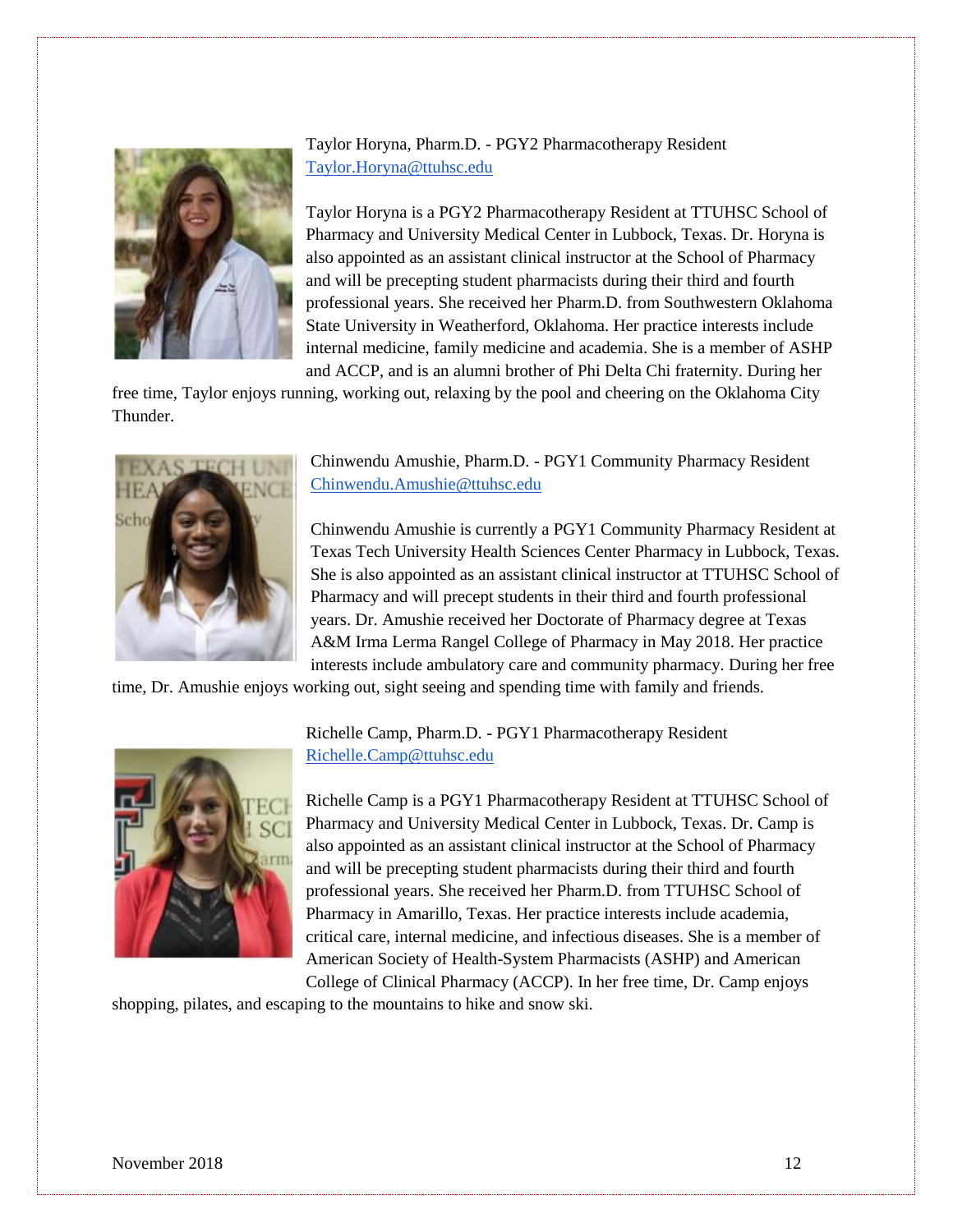

Cyrus Koochekzadeh, Pharm.D. - PGY1 Pharmacotherapy Resident [Cyrus.Koochekzadeh@ttuhsc.edu](mailto:Cyrus.Koochekzadeh@ttuhsc.edu)

Cyrus Koochekzadeh is a firstiyear Pharmacotherapy Resident at TTUHSC School of Pharmacy and University Medical Center in Lubbock, Texas. Dr. Koochekzadeh is also appointed as an assistant clinical instructor at the School of Pharmacy and will be precepting student pharmacists during their third and fourth professional years. In May of 2018, he graduated magna cum laude from Texas A&M University in College Station, Texas with a Doctor of Pharmacy degree. He is a member of the American Society of Health-System Pharmacists, American Pharmacists Association, Rho Chi Honor Society, Phi

Lambda Sigma Leadership Society, and is an alumni brother of Kappa Psi Pharmaceutical Fraternity. His practice interests include internal medicine, emergency/critical care medicine, and academia. He enjoys cooking new recipes, playing ultimate frisbee, appreciating the local art scene, and spending time with his family and their dogs, Kane and Nala.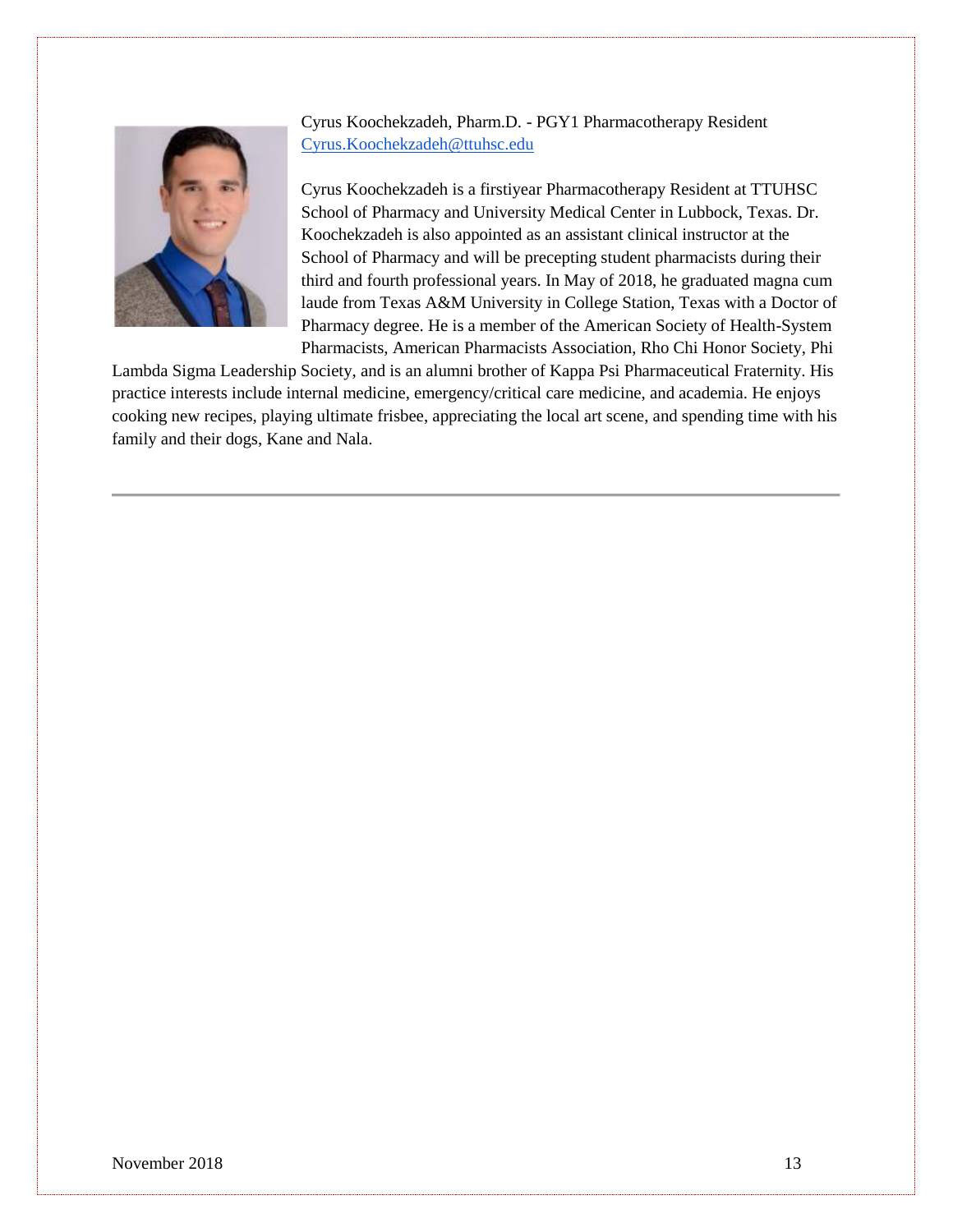# **TTUHSC – School of Pharmacy Residency Workshop**

All 35 School of Pharmacy residents in the 2018-2019 class attended the Residency Workshop July 18-20 at the TTUHSC Dallas Southwest Campus and were treated to a full schedule of business and fun. Business duties included an introduction to the residency program and sessions to help with research project details like design and biostats. There also were a number of sessions that contributed to the teaching and learning curriculum. The fun activities included catered lunches, a team building and recreational activity at Group Dynamix and dinners at Ida Claire and Dave & Busters! Everyone enjoyed kicking off the year by getting to know residents from other institutions and campuses.

# **TTUHSC – School of Pharmacy Career Fair**

The 2018 TTUHSC School of Pharmacy Career Fair was held Oct. 15-16 at the Hurst Conference Center in Hurst and was attended by 188 pharmacy students from all four campuses. Fourteen vendors representing community pharmacies, residency programs and fellowship programs interacted with student pharmacists and fostered career networking. There also were numerous career development opportunities available through workshops and training sessions that discussed Curriculum Vitae (CV) & Letter of Intent (LOI) preparation and review, interviewing skills, networking, job offers, time management, debt management, residency preparation for P3 students), fellowship, mock interviews and more.



We would like to thank all vendors, faculty members and residents who made this event a success, and we would like to wish all of our student pharmacists luck in their future endeavors!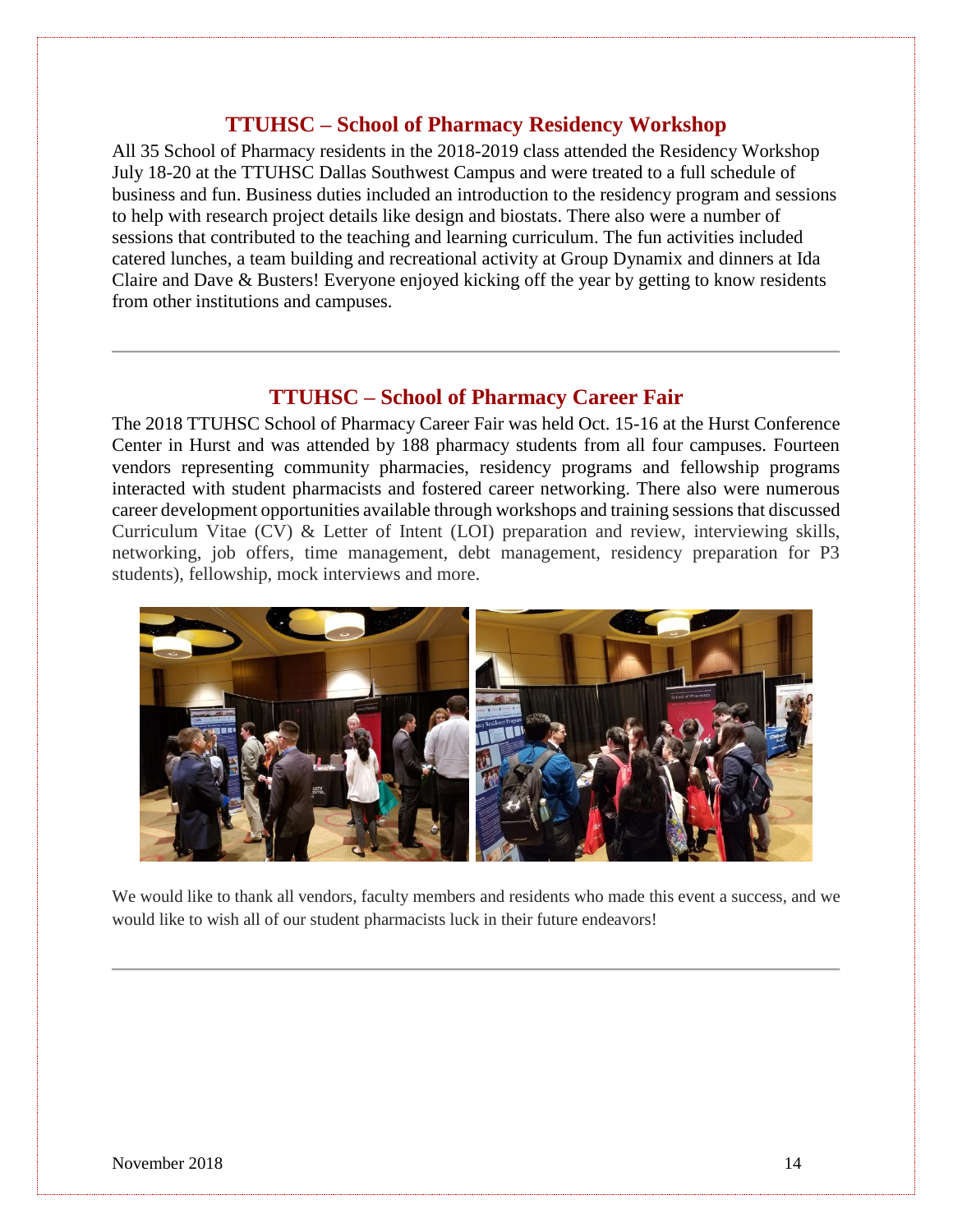# **DFW and Houston Residency Showcase**

On Nov. 2 and 12, the TTUHSC School of Pharmacy residency program joined with several other residency programs at the annual residency showcases for pharmacy students in Dallas/Fort Worth and Houston. Both events provided a great opportunity for pharmacy students interested in local residency programs to speak with current residents, preceptors and residency program directors. The showcases are set up similarly to those seen at the ASHP Midyear, but the smaller size of these local events provide a less stressful environment for students and serves as a good lead-in to the Midyear meeting in December.

# **Pharmacy Week (VANTHCS)**

Pharmacy Week for the VA North Texas Health Care System took place Oct. 22-26 and was filled with exciting games, food and prizes. In a collaboration effort between the North Texas pharmacy staff and the PGY1 residents, activities were planned for each day to show appreciation for the pharmacists and pharmacy technicians at our institution. Monday's activities included the staff wearing old pharmacy and tye-dyed t-shirts and attending an ice cream social during lunch. On Tuesday, the staff had fun playing Pharmacy Jeopardy and enjoyed a complimentary breakfast. On Wednesday, staff and residents showcased their new t-shirts specifically made for Pharmacy Week 2018, and staff contributed to a special potluck lunch. For Thursday, the group engaged in Silly Sock Day and a game of Count How Many. The week of activities concluded on Friday with a pharmacy-themed scavenger hunt and cake, punch and sandwiches as a treat. Pharmacy Week 2018 turned out to be a monumental success and we look forward to hosting this event again next year to show gratitude for our spectacular staff!

# **Medication CleanoutTM Volunteering**

Lubbock pharmacy residents volunteered at Medication CleanoutTM in October. The event serves as a way to safely remove unwanted and expired medications from the community while protecting the environment. Almost 250 individuals dropped off more than 800 pounds of unwanted, unused or expired medications. Since originating in 2009 at the Amarillo campus, Medication CleanoutTM has expanded to the TTUHSC campuses in Lubbock and Abilene and more than 46,000 pounds of medications have been safely disposed through more than 60 Medication CleanoutTM events. Lubbock's next cleanout is slated for April 27, 2019!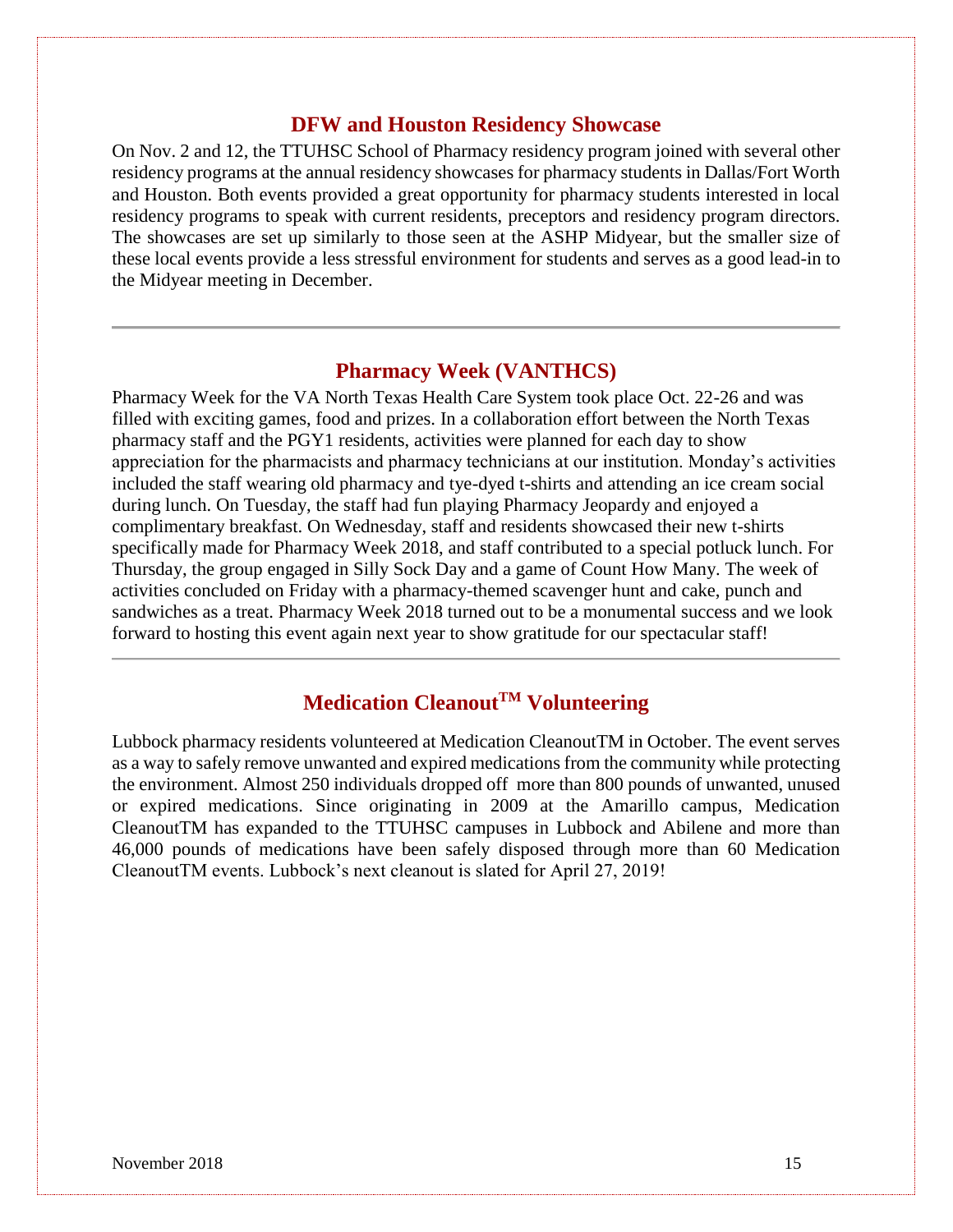



# **Where Are They Now? 2017-2018 Residency Class**

#### Abilene

**Ada Onwubuya** - Clinical Pharmacist, UTMB Correctional Managed Care, Huntsville, Texas **Jacquelyn Glockner** – Clinical Staff Pharmacist, Children's Medical Center of Dallas, Dallas **Julie John** – Staff Pharmacist, Healix Infusion Therapy, Houston **Michelle Ndiulor** – PGY2 Ambulatory Care Resident, Springfield, Missouri **Koby R. Vasek** – Clinical Staff Pharmacist, Hendrick Medical Center, Abilene, Texas

#### Amarillo

**Allyson D. Gabbard** – Clinical Staff Pharmacist, Baylor Scott & White McLane Children's Medical Center, Temple, Texas **Stanley A. Luc** – Clinical Pharmacy Specialist, Broward Health Medical Center, Fort Lauderdale, Florida **Mary Shreffler** – Clinical Specialist in Adult Medicine, University of Oklahoma Medical Center, Oklahoma City **Brandi Dahl** – PGY2 Pharmacotherapy Specialty Resident, TTUHSC SOP and Northwest Texas Hospital, Amarillo, Texas **Hannah Lenamon** – Amerita Specialty Infusion Services Per Diem Pharmacist, Amarillo, Texas

**Melissa Williams** – PGY2 Pharmacotherapy Specialty Resident, TTUHSC SOP and Northwest Texas Hospital, Amarillo, Texas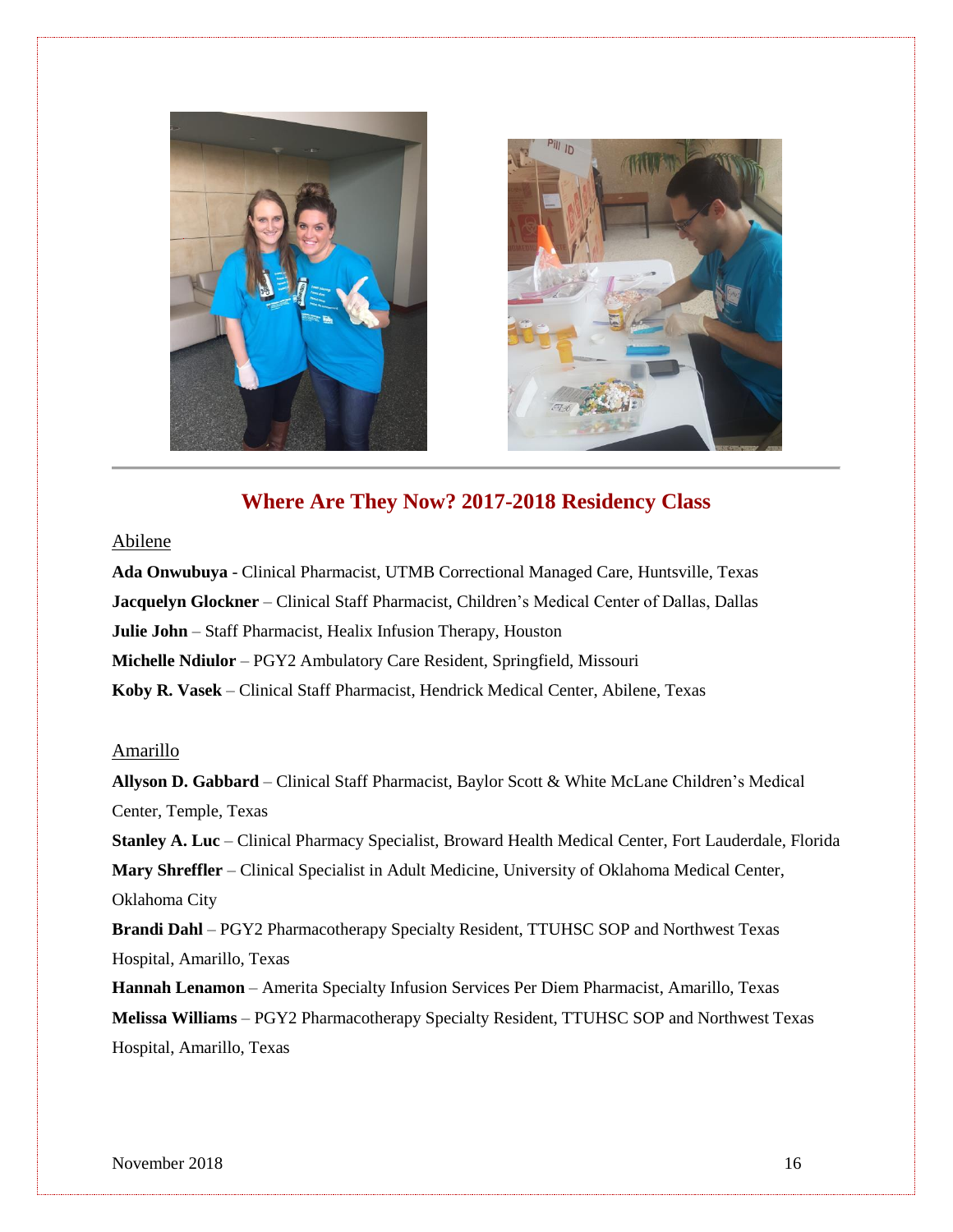#### Dallas

**Bo Hyung Song** – VA North Texas Health Care System Mental Health/Domiciliary Clinical Pharmacy Specialist, Dallas

**Timothy Burns –** Asheville VA Medical Center Antimicrobial Stewardship Pharmacist, Asheville, North Carolina

**Parisa Khan** – VA Southern Nevada Health Care System Antimicrobial Stewardship Clinical Pharmacy Specialist, Las Vegas

**Danni McMahan** – VA North Texas Healthcare System SCI/CLC Pharmacy Specialist, Dallas **Trang Nguyen** – Clinical Pharmacy Specialist in Ambulatory Care, VA North Texas, Dallas

**Emily A. Selby** – Community Pharmacy Pharmacist, Dallas

**Ife-atu Anachebe** – JPS Health Network PGY2 Ambulatory Care Pharmacist, Fort Worth, Texas

**Paige Baize** – PGY2 Critical Care Pharmacy Resident, Dallas Presbyterian Hospital, Dallas

**Leslie Coons** – UNT System College of Pharmacy PGY2 Ambulatory Care, Fort Worth, Texas

**Amrita Das** – Clinical Staff Pharmacist, Texas Health Harris Methodist Hospital, Fort Worth, Texas

**Brittany Parker** – Clinical Staff Pharmacist, Texas Health Harris Methodist Hospital, Fort Worth, Texas

**Haley Runeberg** – PGY2 Ambulatory Care Pharmacy Resident, VA North Texas Health Care System, Dallas

**Lauren Schwaner** – Clinical Staff Pharmacist, Dallas Presbyterian Hospital, Dallas

**Lauren Yancy** – Clinical Staff Pharmacist, Arkansas Children's Hospital Northwest, Springdale, Arkansas

W. Kwan Yuet - PGY2 Ambulatory Care Pharmacy Resident, VA North Texas Health Care System, Dallas

#### Lubbock

**Benjamin Dagraedt** – Clinical Pharmacy Specialist in Adult Internal Medicine, University of Kansas Medical Center, Kansas City, Missouri

**Justin Pedigo** – Drug Information Specialist, UTMB Correctional Managed Care, Huntsville, Texas **Bethannie Dziuk** – PGY2 Pharmacotherapy Resident, TTUHSC School of Pharmacy and University Medical Center, Lubbock, Texas

**Taylor Horyna** - PGY2 Pharmacotherapy Resident, TTUHSC School of Pharmacy and University Medical Center, Lubbock, Texas